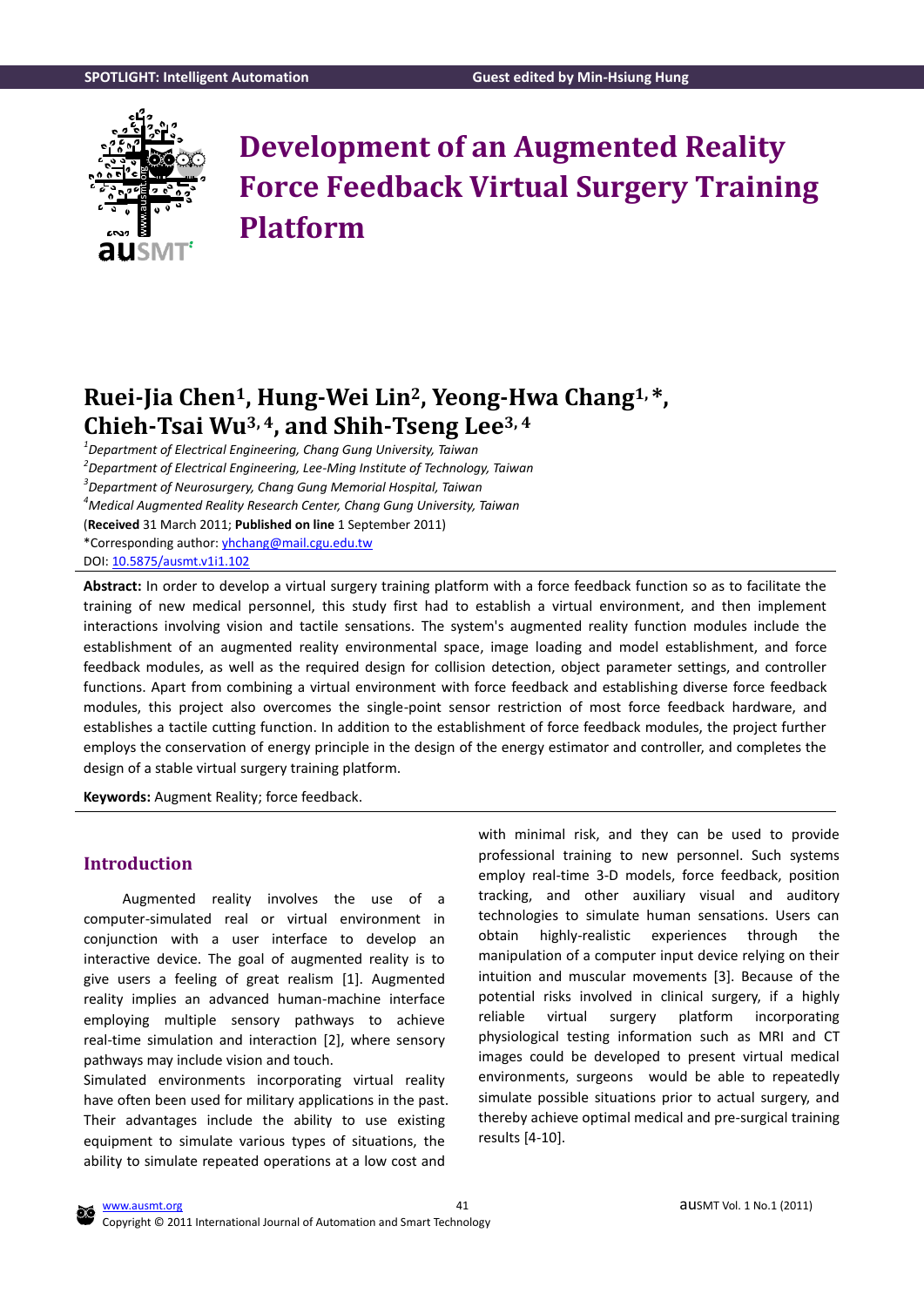

Figure 1. Figure Framework of haptic side and visual side.

Research on virtual reality in conjunction with force feedback has flourished over the last few years as researchers have sought to enhance human-machine interactions. The focal points of recent international research and discussions have included virtual tactile feedback frameworks, force feedback simulation, improvement of high-frequency transient response caused by collisions, improvement of force feedback stability, and the use of modular tactile description algorithms to improve penetration response involving

**Ruei-Jia Chen** received the B.S. degree in electronic engineering from Fu Jen Catholic University, in 2005, and the M.S. degree in electrical engineering from Chang Gung University, in 2008. He is currently an assistant researcher with the Department of Electrical Engineering, Chang Gung University, Taiwan. His current research interests include surgical system design and haptic control.

**Hung-Wei Lin** received the B.S. degree in electrical engineering from Feng Chia University, in 1997, and the M.S. and Ph.D. degrees in electrical engineering from National Defense University, Chung Cheng Institute of Technology, Tao-Yuan, Taiwan, in 2000 and 2004, respectively. He is currently an Assistant Professor with the Department of Electrical Engineering, Lee-Ming Institute of Technology, Taiwan. His research interests include digital signal processors and embedded systems.

**Yeong-Hwa Chang** received the B.S. degree from Chung Cheng Institute of Technology, in 1982, the M.S. degree from National Chiao Tung University, in 1987, and the Ph.D. degree from the University of Texas at Austin, USA, in 1995. He is currently an Associate Professor in the Department of Electrical Engineering, Chang Gung University. His current research interests include master-slave control, cooperative control and intelligent control.

**Chieh-Tsai Wu** received his M.D. degree from Taipei Medical College, Taiwan, in 1989. He is currently on the faculty of the Medical School of Chang Gung University. He is also the Chief of the Department of Emergent and Critical Care Neurosurgery, Chang Gung Memorial Hospital.

**Shih-Tseng Lee** received his M.D. degree from Taipei Medical College, Taiwan, in 1978. He is currently on the faculty of the Medical School of Chang Gung University. He is also the Vice-superintendent and Chief of Neurosurgery in Chang Gung Memorial Hospital.

hard objects [\[10-12\]](#page-10-0). In the field of virtual surgery, surgical actions generally consist of the four categories of cutting, drilling, puncturing, and pulling. Although these actions have different behavioral models, they basically can be described as combinations of such physical characteristics as friction, viscosity, dynamic friction, damping, and elasticity. When it has been confirmed that objects have collided, a virtual system will calculate the change in the objects' motion after the collision, along with the magnitude and direction of the force at the time of the collision, and transmit this information to a force feedback device letting the user feel the force of the collision. In addition, all the basic rules of the various types of forces can be derived using Hooke's Law. Breaking ranks with the many researchers investigating stability, Kuchenbecker, Fiene and Niemeyer proposed another approach to handling force feedback in virtual environments that does not primarily involve stability. The researchers focused on the high-frequency transient response that occurs when something touches an object, and their paper suggests that three methods can be used to simulate real world collisions of both soft and hard objects [\[13\]](#page-10-1).

As far as medical applications are concerned, researchers Gang Song and Shuxiang Guo of Japan's Kagawa University proposed a system consisting of an operating platform with a pair of arms; this system employs mathematical spring force and damping force feedback modules to provide a virtual reality force feedback mechanism, and can be applied to arm treatment and rehabilitation work, increasing verisimilitude and the effectiveness of training [\[14\]](#page-10-2).

Copyright © 2011 International Journal of Automation and Smart Technology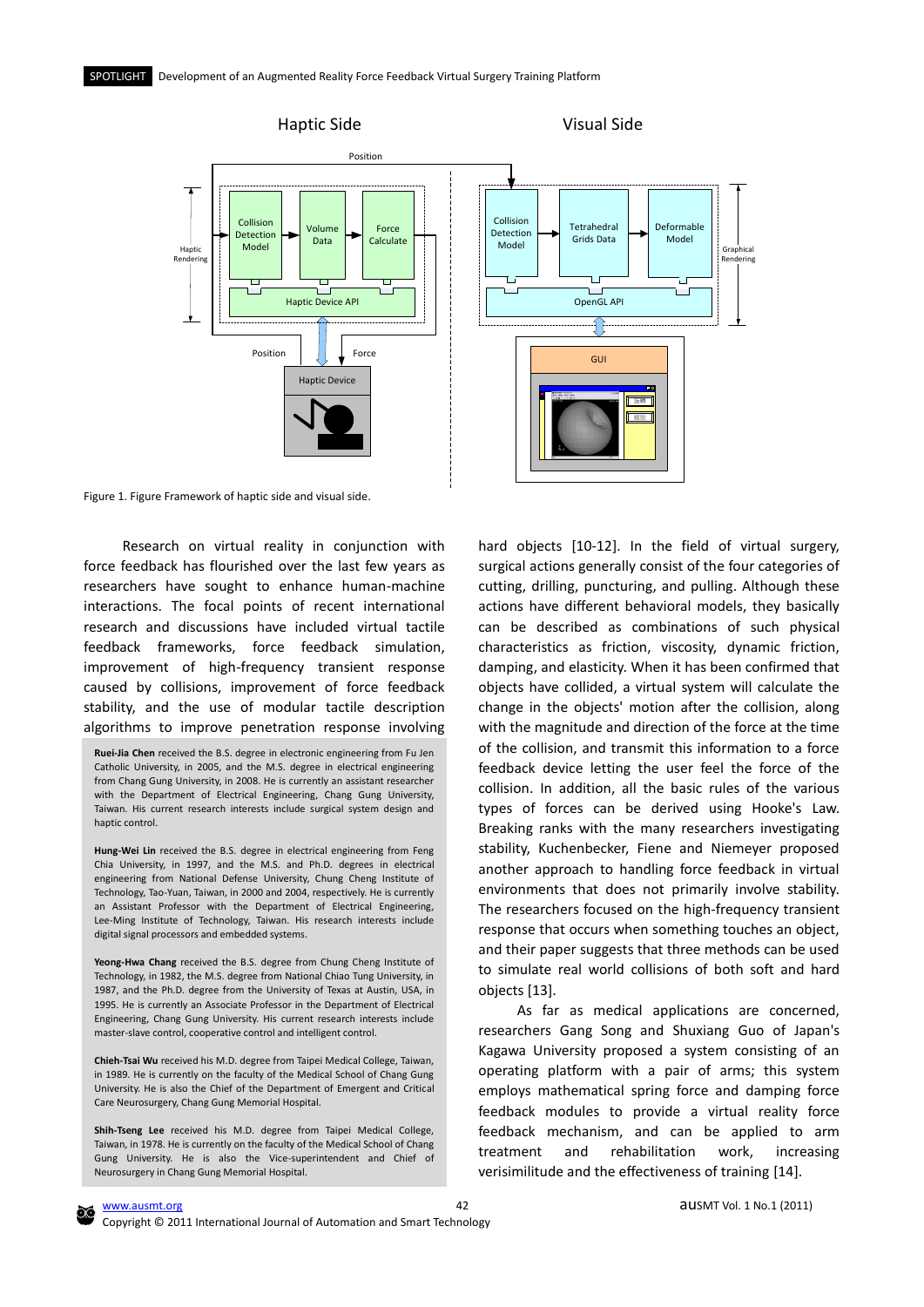In recent years, the focus has increasingly shifted to highly-efficient and replicable virtual-reality operating environments, and virtual reality has been widely applied to medical applications. The focal points of recent research in this field have included stability analyses of single-input force feedback devices, force feedback in conjunction with stress deformation of objects, and coordinated dual arm motion mechanisms with force feedback [\[15-18\]](#page-10-3).

# **System framework and development environment**

#### *System framework*

The system framework for the development of this force feedback based virtual surgery training platform is shown in Figure 1. The user employs an input device and output device to communicate virtual reality; the input device is a haptic device and the output device consists of display equipment. A computer is used to calculate haptic force, ensuring that the haptic device and display equipment are mutually consistent. The haptic system cannot be operated on its own, but requires a 3-D visual display environment in order to ensure that users enter a virtual environment with simulated tactile sensations. The first issue involving the haptic and visual sides was the refresh rate. Human vision requires a refresh rate of 30-60 frames per second for dynamic images to ensure that motion appears continuous. In contrast, the minimum refresh rate for tactile sensations is 1,000 times per second; otherwise discontinuity can be perceived. Because of the huge gap in refresh rates between visual and tactile sensations, the program must process the two threads in parallel to ensure that the needs of each side are met. Because of this, the overall software framework is divided into a haptic side and visual side.

In order to achieve an even more realistic user environment and conform to current research trends, the basic system framework also encompassed hand manipulations and a head-mounted display instead of a flat-panel display (see Figure 2).



Figure 2. System framework including two arms and head-mounted display.







Figure 4. Phantom Omni device [\[19\].](#page-10-4)

#### *System hardware and processes*

In order to create an interactive virtual reality system, the system hardware required a computer server, display, and haptic equipment. The computer was responsible for core calculations, and was linked with the display and haptic equipment. The display displayed image outputs from the computer. With regard to force feedback, the computer performed calculations on haptic parameters, and transmitted this data to the haptic equipment for output to the user. A schematic diagram of the system is shown in Figure 3.

System hardware needs included two haptic devices (Phantom Omni) possessing the ability to move with six degrees of freedom and a maximum output force of 3.3N (Newton); one PC with a Pentium® D 2.66GHz dual-core CPU, an ATI Radeon X1300 Series display card, and 1GB of DDR RAM.

In order to simplify the hardware development process and achieve the goals of effective force feedback and rapid system development, we utilized a Phantom Omni haptic device (see Figure 4) to serve as a brain system input device, and employed force feedback from this device to simulate the tactile feel of real objects. The following is an overview of the relevant functions:

- The mechanical arms used in this study.
- The Phantom Omni device used an IEEE-1394 FireWire port to communicate with the computer, and could be connected in series with other haptic devices, such as multiple Phantom Omni devices.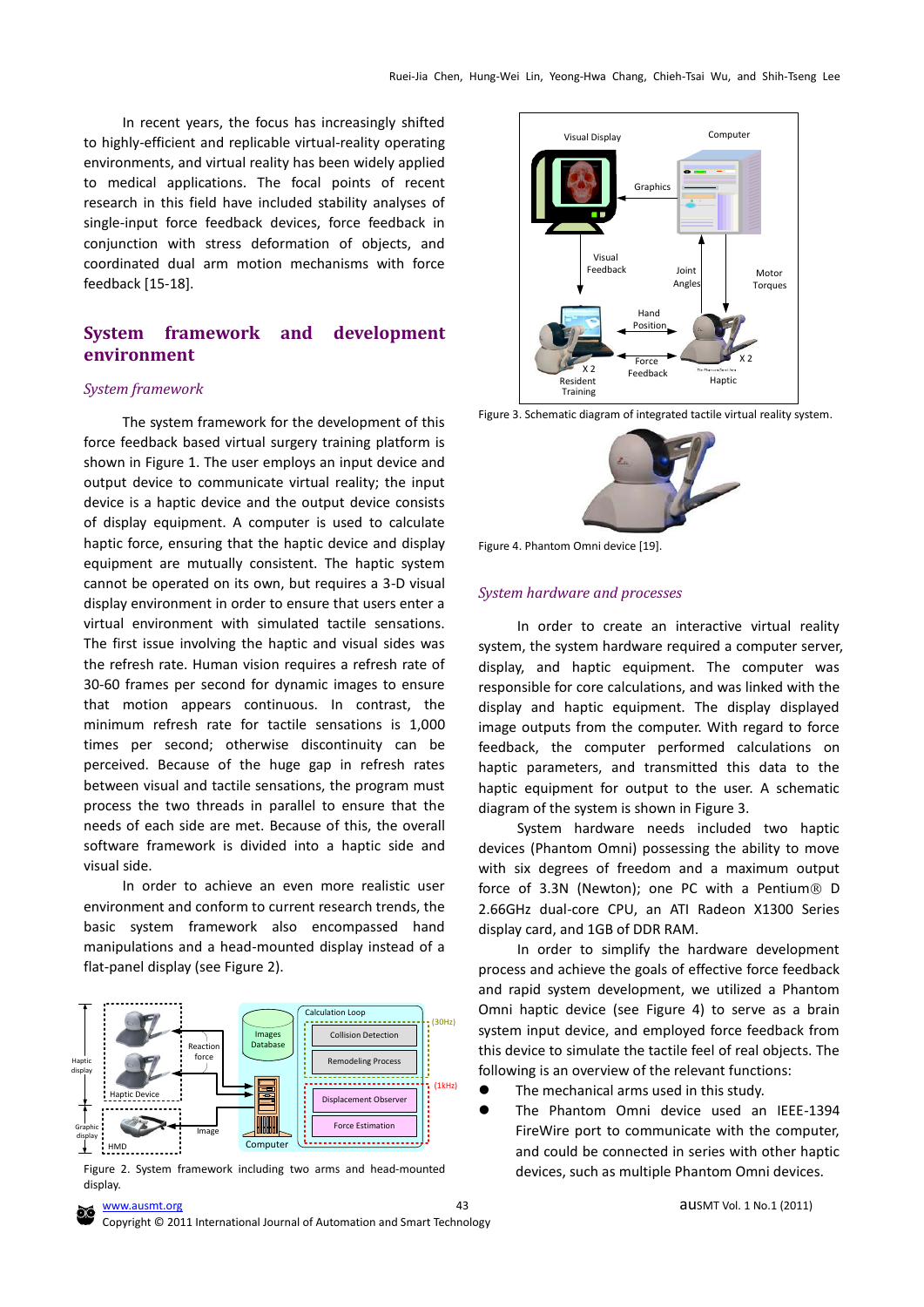The arms could rotate in six directions. In the program, the motions of the mechanical arms were represented as  $\pm X$  in the left-right direction,  $\pm Y$  in the up-down direction, and  $\pm$ Z in the front-back direction. Due to the design of the arms, the angle of rotation and arm movement range were restricted to approximately 160mm in the left-right direction, 120mm in the up-down direction, and 70mm in the front-back direction. Forces in all three directions could be output, and the maximum output force was 3.3 Newton.

The force feedback system had to be coupled with a cranial display environment to ensure that users experienced virtual reality. The first problem confronting the integration of the haptic and visual sides was the refresh rate. Human vision requires a refresh rate of 30-60 frames per second for dynamic images to ensure that motion appears continuous. In contrast, the minimum refresh rate for tactile sensations is 1,000 times per second; otherwise tactile discontinuity can be perceived. Because of the huge gap in refresh rate between visual and tactile sensations, the program had to process the two threads in parallel to ensure that the needs of each side were met.

# **Augmented reality force feedback module design**

# *Puncturing model design*

In order to simulate puncturing behavior, it was first necessary to perform collision detection for two objects. When this was implemented on the computer, it was necessary to determine the locations of the equipment at all times, and these locations had to be represented on a coordinate system centered on the equipment. Because two objects have different coordinates, the coordinate systems could not immediately be used to detect collisions between the objects. Instead, it was necessary to perform two sets of coordinate conversion operations to convert the coordinate systems to volumetric data object coordinate systems. Then, find the HU (Hounsfield Unit) values of the locations, which could be used to determine whether they had entered the target tissue to be punctured. In addition, the corresponding force feedback had to be generated based on preset tissue characteristics.

Since this study sought to simulate the puncturing of the cranium, which is composed of rigid tissue, the effect of soft tissue deformation was not taken into consideration. After contact, the simulated punctured force was set as a type of friction, allowing the Equation (1) to be used; in this Equation, *b* is the cranial damping coefficient and  $\vec{v}$  is the instantaneous speed of the tool object. Special notice should be taken of the fact that, in accordance with the laws of physics, the production direction and travel direction of friction are opposite.

$$
\vec{f} = b\vec{v}
$$

(1)

The puncturing force feedback algorithm shown in Figure 5 was established based on the above description.



Figure 5. Flowchart of the puncturing force feedback algorithm process.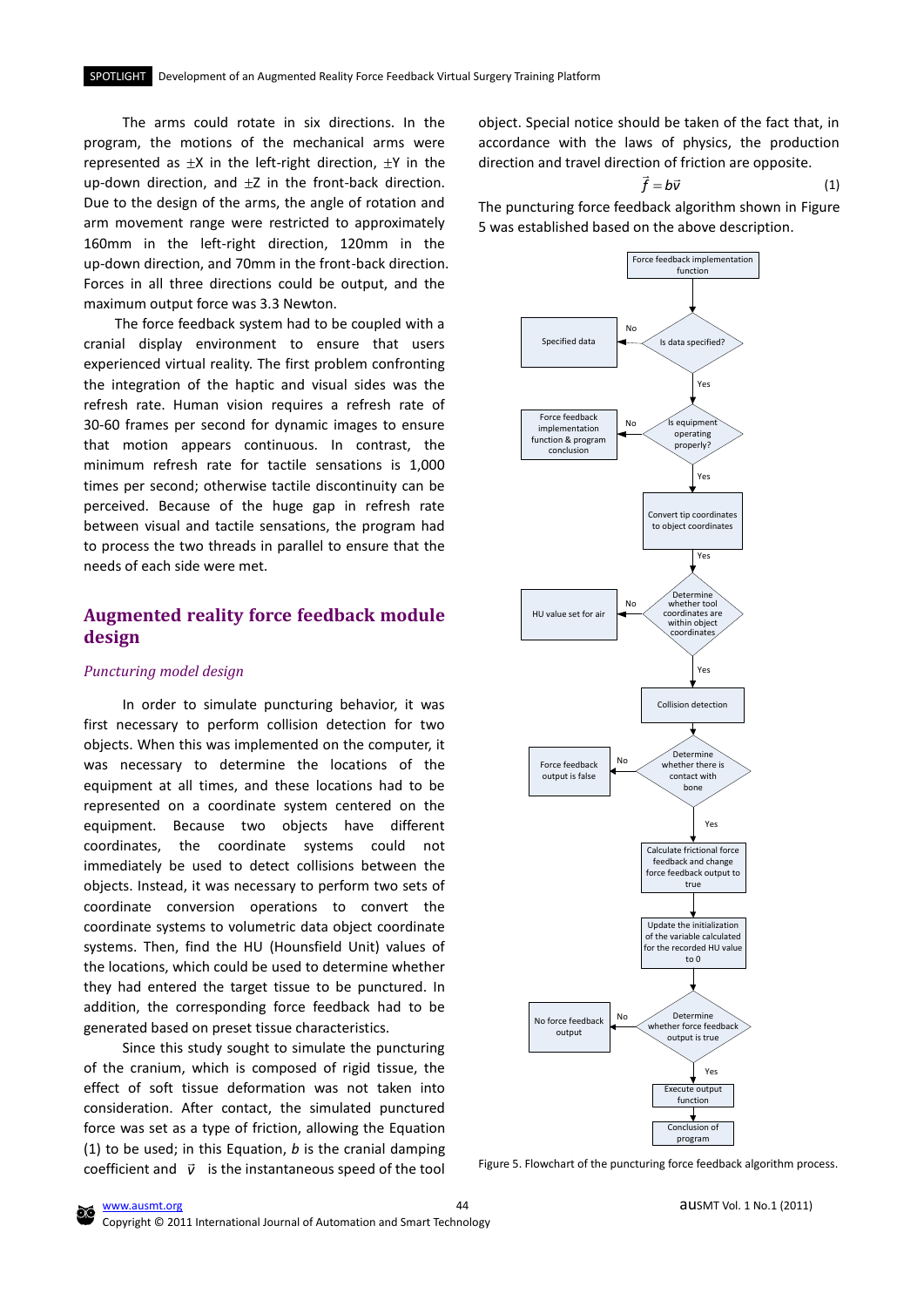#### *Cutting model design*

 Puncturing behavior involves collision detection for a single-point contact between objects, followed by force feedback and image erasure to display the destructive effect. In contrast, cutting involves making a cut along a line or a surface. In comparison with the puncturing algorithm, the difficulty of this method lies in the question of how to determine contact with the contact point and the corresponding force feedback produced at each contact point. Because tool rendering was performed using 3D MAX software and the tool's graphic loading program contains a tetrahedral grid that is not equally partitioned, collision detection of the tool's cutting surface requires the re-establishment of tool object coordinates, and the coordinates of the newly-produced points are then used to perform collision detection. This paper employs vector characteristics, and uses force feedback sensors on the equipment itself to determine the tool object coordinates and draw vectors to construct a straight-line parametric form. This form is used to derive the coordinates of all points on the tool's cutting surface; these coordinates are then converted to the corresponding volume data object coordinates, which are used to derive the corresponding HU values. The HU values are in turn used to perform collision detection. When employing this method, one must ensure that the volume data object coordinates, after converting the points on the cutting surface, do not exceed the size of the volume data object; otherwise the corresponding HU value cannot be found and the system will display an error message.

In addition, due to the limitations of the equipment, force could only be generated at the force feedback sensor on the front edge of the equipment. As a result, this study employed a method of detecting the direction of the collision after it occurred at the contact point, and then using identical parameters to generate force at the front-edge force feedback sensor. If a tool is relatively long, this method may lead to an erroneous tactile sensation.







Figure 7. Invasive cutting (does not include straight-line parametric modularization of tool cutting surface).



Figure 8. Schematic diagram of cutting force feedback after penetration.

Figures 6-8 show schematic diagrams of the cutting algorithm. The diagram in Figure 6 shows that the straight-line parametric form has not yet been used to modularize the cutting surface of the knife. Because of this, collision detection and production of force feedback can only occur at the red spot on the front edge of the knife. Here destruction of the volume data object can be performed to implement surface cutting. If straight-line parametric modularization of the tool cutting surface has not yet been performed, the tool will first puncture the surface and then perform internal cutting. Because the body of the knife does not have a collision detection function, this part will not produce visual erasure, and destruction will only occur along the trajectory of the tip as it enters the surface. If cutting is performed at this time, only the part of the tip in contact with the surface will sense force feedback; the body of the tool will not produce force feedback. A schematic diagram illustrating this situation is shown in Figure 7.

To explain this situation in more concrete terms, if the tool tip has already penetrated the tissue, but straight-line parametric modularization of the cutting surface has not been performed, there will be no visible destruction due to cutting, and no force feedback will be produced. If the cutting surface has been modularized, even if the tool tip has not come into contact with the volume data object, collision detection can still be performed using a contact point on the body of the tool, so that destruction of the object and production of force feedback can proceed. As has been described above, force feedback at this time will be subject to the limitations of the equipment, and force can only be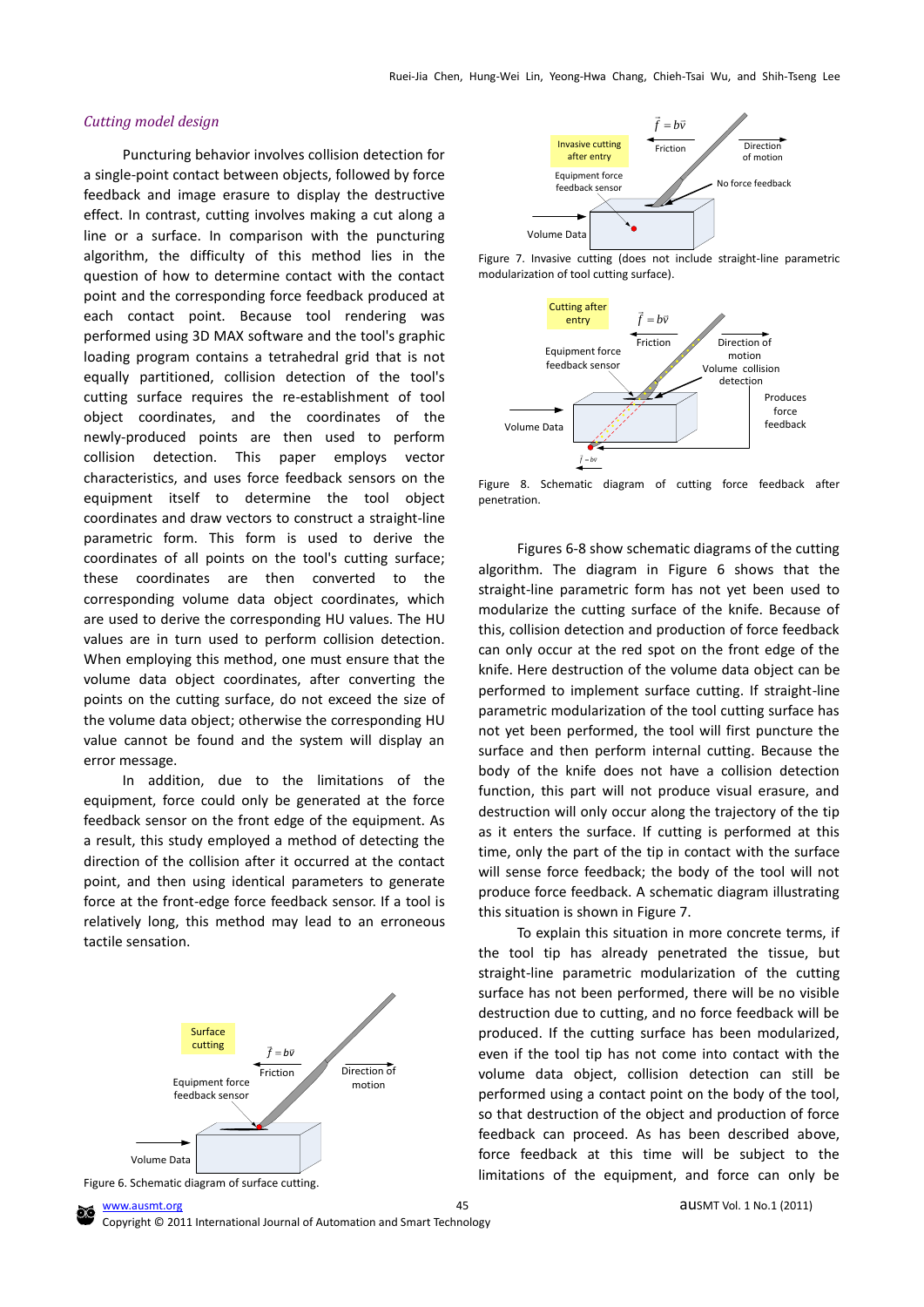generated at the tip of the tool based on its direction of motion (see schematic diagram in Figure 8). Figure 9 is a flowchart of the cutting process.

In order to determine the tactile sensation of the knife handle during cutting, this study used vector characteristics and the straight-line parametric form to estimate cutting behavior. The following method was employed:

Let the tool tip coordinates be  $(x_0, y_0, z_0)$  and the tip vector be  $(u,v,w)$ . The parametric form in (2) can now be established:

$$
\begin{cases}\n x = x_0 + ut \\
 y = y_0 + vt \\
 z = z_0 + wt\n\end{cases}
$$
\n(2)

The known parameter *i* is the straight-line solution, and the tool length is *L*. Use the distance formula to derive the coordinate parameter *t* for each point using Equation (3):

$$
(x_k - x_0)^2 + (y_k - y_0)^2 + (z_k - z_0)^2 = (L \cdot \frac{k}{i})^2
$$
 (3)

Here *k* is the number of the point.

Substitute *t* back into the straight-line parametric form to obtain the coordinates of the  $k^{th}$  point. The solution can now be obtained:

$$
t = \sqrt{\left(L \cdot \frac{k}{i}\right)^2 \cdot \frac{1}{u^2 + v^2 + w^2}}
$$
 (4)

Substitute *t* back into the parametric form to obtain the coordinates of the  $k^{th}$  point  $(x_k, y_k, z_k)$ .

#### *Estimator and controller design*

When facing actions and visual images associated with complex surgical procedures, the system may be prone to instability under certain circumstances. For instance, problems such as signal sampling errors may occur between a discrete time system (virtual environments) and a continuous time system (operating end of force feedback arm) due to quantification [\[20\]](#page-10-5), data sampling [\[21,](#page-10-6) [22\]](#page-10-7), numerical integration methods (forward rule, backward rule, trapezoidal Rule) [\[23,](#page-10-8) [24\]](#page-10-9), or time delay [\[25-27\]](#page-10-10). To eliminate instabilities caused by these phenomena, this study sought to design a tactile controller employing the principle of conservation of energy proposed by James Prescott Joule. By performing energy estimation and compensation, this method can achieve system stability.



Figure 9. Cutting algorithm flowchart.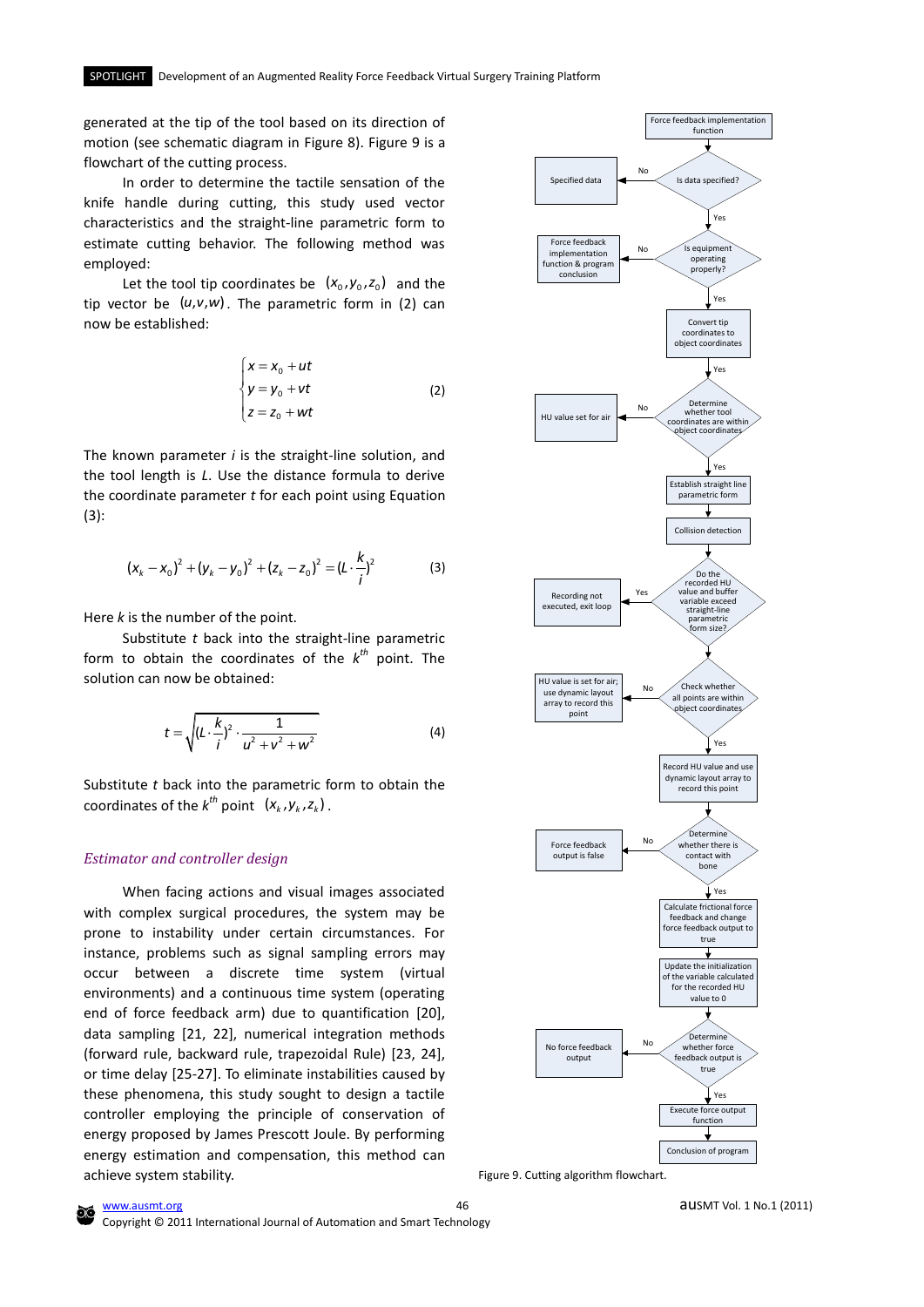The passivity theorem proposed by Hannaford (2002) uses energy dissipation as the basic method of analyzing stability, and can be used to analyze the stability of nonlinear systems. This method originated from the concept of circuits and networks, and examines energy relationships of system inflows and outflows. The advantage of this method is that it does not require the virtual environment parametric model to be known; it can achieve control by estimation of system energy in the time domain, and therefore meets the needs of this study.

A typical single-port network system is shown in Figure 1. Here *f* is the applied force, in N, and *v* is the velocity, in m/s. In contrast to definitions for circuit systems, here *f* is equivalent to the voltage and *v* is equivalent to the current. Passivity implies dissipative characteristics. In the case of a simple circuit system, such as a circuit with a simple resistance and external applied voltage, the entire system will continuously dissipate energy, and will not produce any energy of its own. This kind of circuit can therefore be considered a circuit system possessing passivity. Energy dissipation is defined as follows.

**Definition 1**: The single-port network in Figure 10 possesses initial energy *E*(0), and the system will be an energy dissipating system, expressed as

$$
\int_{0}^{t} f(\tau) v(\tau) d\tau + E(0) \geq 0, \quad \forall t \geq 0 \tag{5}
$$

where *f* is force (N).



Figure 10. A single-port network system.

**Definition 2**: In the case of a discrete time system, if the system possesses initial energy *E*(0), then the system will be an energy dissipating system at sampling time  $\Delta T$ , expressed as

$$
\Delta T \sum_{k=0}^{n} f(k) v(k) + E(0) \ge 0, \quad \forall n \ge 0 \tag{6}
$$

Figure 11 is a schematic diagram of an augmented reality system with an added controller. Here *f<sup>h</sup>* is the applied force at the operating end, *v<sup>h</sup>* is the velocity of the operating end,  $f_e$  is the applied force in the virtual environment,  $v_e$  is the velocity in the virtual environment after the equipment makes contact,  $\alpha$  is the energy dissipation controller,  $f_c$  is the resultant of the controller compensation and virtual environment, and *Eobsc* is the system energy estimated by the estimator.

Relying on the single-port network system energy concept, the total energy of the virtual environment system estimated by the front edge of the controller must be greater than or equal to zero in order for it to be a stable energy-dissipating system. A system energy estimator can consequently be designed as follows:

$$
E_{obs} (n) = E_{obs} (n-1) + [f_e(n) v_e(n) + \alpha (n-1) v_e(n-1)^2] \Delta T
$$
 (7)

We can rely on definition 2 to obtain the following controller design equation:

$$
\alpha(n) = \begin{cases}\n-\frac{1}{\Delta T v_e^2} E_{\text{obsv}}(n), & \text{if } E_{\text{obsv}}(n) < 0 \\
0, & \text{if } E_{\text{obsv}}(n) > 0\n\end{cases}
$$
\n(8)

Finally, the true feedback force can be obtained based on the calculated compensation amount employing Equation (9):

$$
f_c(n) = f_e(n) + \alpha v_e(n) \tag{9}
$$



[www.ausmt.org](http://www.ausmt.org/) auSMT Vol. 1 No.1 (2011) Copyright © 2011 International Journal of Automation and Smart Technology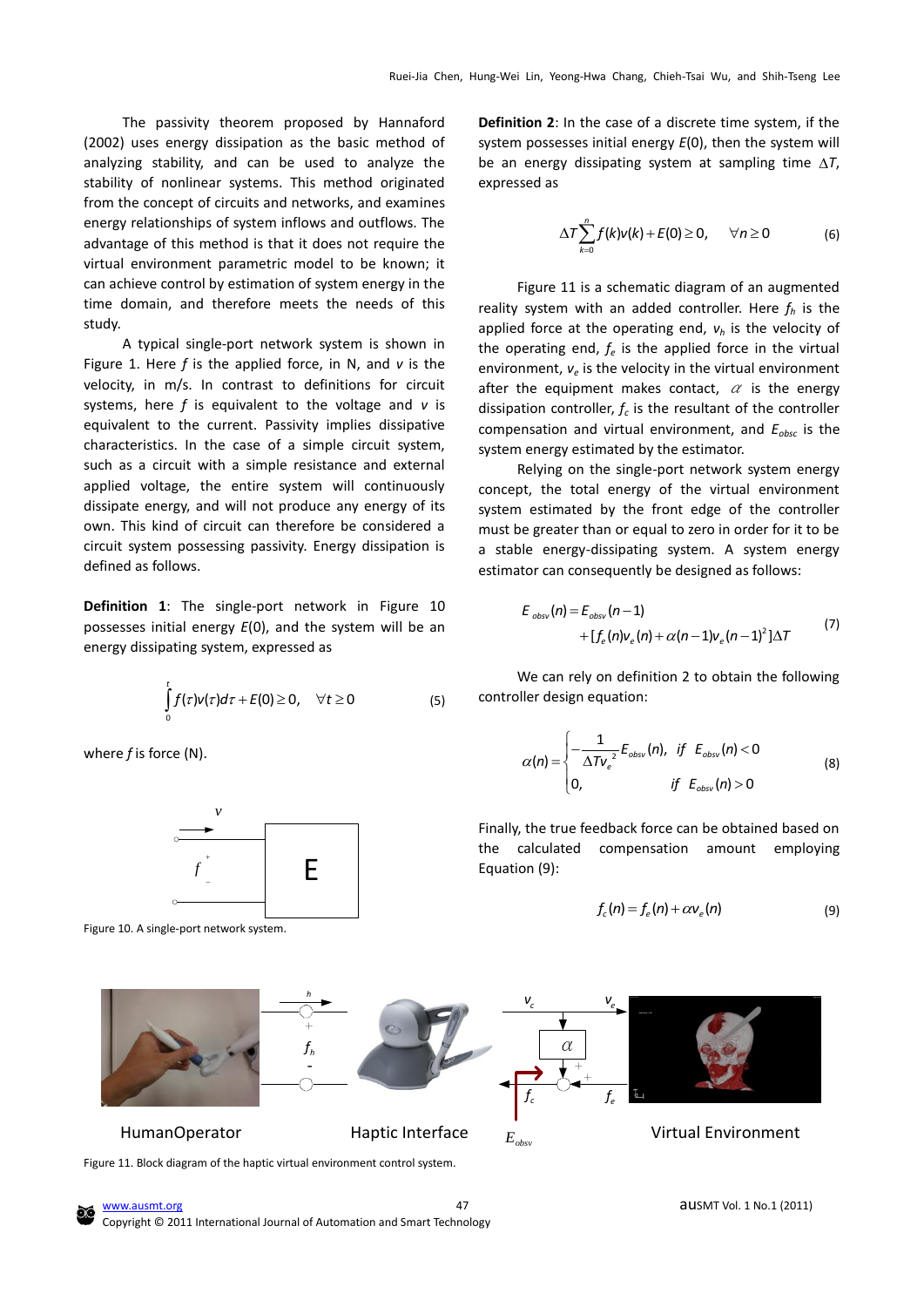The foregoing discussion addresses a single-dimensional virtual environment system. This paper's actual environment is a three-dimensional augmented reality system. When going from a one-dimensional system to a three-dimensional system, the estimator must calculate energy along the three global coordinate axes, as in Equation (10):

$$
E_{observe} = \sum_{k=0}^{n} f_{x}(k)v_{x}(k) + \sum_{k=0}^{n} f_{y}(k)v_{y}(k)
$$
  
+ 
$$
\sum_{k=0}^{n} f_{z}(k)v_{y}(k)
$$
  
= 
$$
\sum_{k=0}^{n} \tilde{f}^{T}(k)\bar{v}(k)
$$
 (10)

The places with the largest energy compensation differences in one-dimensional and multi-dimensional systems are in multi-dimensional environments. System energy compensation must take the direction of the compensating force into consideration; otherwise the operator's perception of the shape of the virtual object's surface may be incorrect. As shown in Figure 12, the feedback force's compensation on a single axis is not the same as the direction of the actual feedback force. Because of this, the direction of the resultant will change under the influence of the compensating force. This situation will cause the original applied force to distort the user's impression of the object's shape. The vector projection theorem is used to project the compensatory force in the direction of the original applied force, which will not influence the magnitude of the compensatory force actually produced in the system. In fact the component of the compensatory force perpendicular to the applied force will have no effect on the system. This characteristic can therefore simultaneously be used to revise the direction of the compensatory force, so that the shape of the object will feel realistic without affecting the system's actual compensatory effect. A schematic diagram of the revision of the compensatory force is shown in Figure 13.

The actual controller feedback force must be revised using the vector projection method, as in Equation (11):

$$
\vec{v}_p = \frac{\vec{f}_{\text{VR}} \cdot \vec{v}}{\left\| \vec{f}_{\text{VR}} \right\|^2} \cdot \vec{f}_{\text{VR}} \tag{11}
$$

Final output of the controller feedback force, as in Equation (12):

$$
f_p = \alpha \cdot \mathsf{v}_p \tag{12}
$$



Figure 12. Schematic diagram of the effect of compensatory force direction on feedback force.



Figure 13. Schematic diagram of the revision of feedback force in the virtual environment.

# **Interaction the between visual module and virtual environment**

The medical images employed in this study consisted of patient CT images provided by the Brain Augmented Reality Research Center at Chang Gung Memorial Hospital in Linkou. The raw CT images (composed of several dozen to several hundred DICOM images) were synthesized using the image processing software Amira (as shown in Figure 1), and output as raw data files that could be identified by the program. These files were then read by the program's file reading program, and the program's image conversion module converted the files to 3D image data that could be visualized in a virtual environment (see Figures 14 & 15).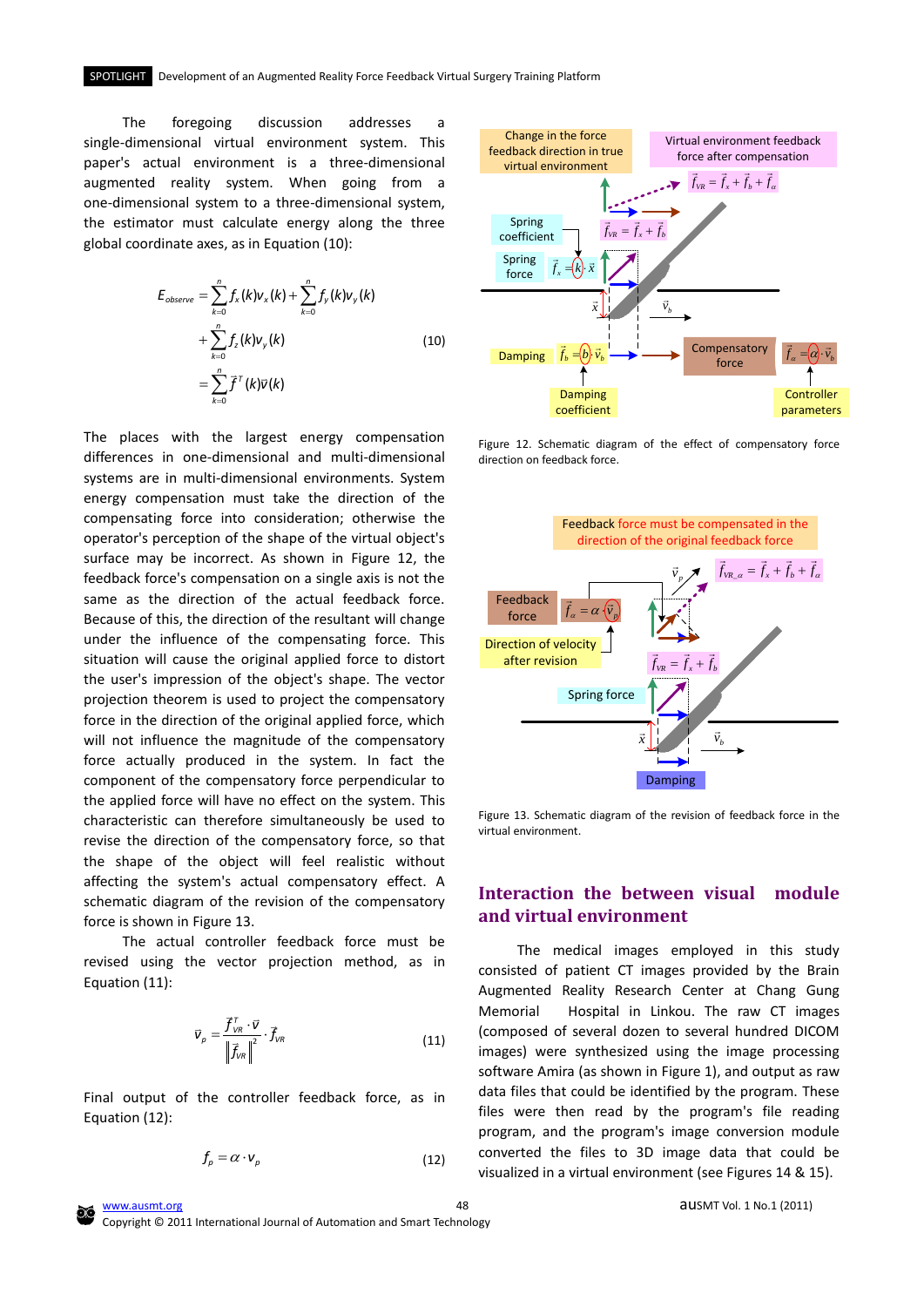

Figure 14. Dicom medical images loaded by Amira.



Figure 15. Reconstructed image after the program has loaded the raw data.

In the virtual environment, two loaded 3D images will have mutual interactions, and must meet the following two criteria: One, the two objects must be in the same coordinate system; two, the two objects must have a basis for collision in the form of a contact point. After a tool object has been loaded into the program, its location will be within the global coordinates. After medical imaging volume data has been loaded to the program, it will possess volume object coordinates, and each point in the volume coordinates will possess the characteristics of an object. If the tool object will interact with the medical imaging object, coordinate conversion must be performed between them. The tool equipment coordinates of the haptic equipment Phantom Omni were obtained, and coordinate conversion performed for the first time to convert the tool coordinates to global coordinates. The global coordinates were then converted using the volume data object's coordinate conversion array. After placing the object in the same coordinate system, the coordinates were used to obtain the corresponding HU values, which revealed whether the current tool was in contact with the target volume object and was puncturing or cutting it.

# **System realization and conclusions**

The virtual reality platform developed in this study was used to load clinical CT images, which were used to create three-dimensional images. The realized system was used to perform cutting of a liver and a cranium. The liver cutting is shown in Figures 16 and 17. Figure 18 shows the cranium when the surgical tool has not yet contacted cranial tissue, Figure 19 shows the cranium after the tool has come into contact with the tissue, and Figure 20 shows the cranium after the tool has completed cutting of the cranial tissue. Apart from the realization of the force feedback module, this study also successfully incorporated dual mechanical arms and visual presentation via a head-mounted display. As shown in Figure 21, users may freely toggle between display images on a flat-panel LCD display (Figure 21-right) or on the head-mounted display screen (Figure 21-left).

This study successfully combined haptic and visual function in a virtual surgery training platform prototype with a force feedback function. The study also used vector characteristics to establish a straight-line parametric form and generate a virtual collision point. A cutting function module was developed, subject to the restrictions of the haptic equipment, with only single-point sensors. In order to avoid instability in the virtual environment, this study employed the principle of the conservation of energy to estimate changes in the virtual environment system, and designed a multi-dimensional environmental controller to ensure system stability. It will be possible to develop even more diverse force feedback modules in the future, including clamping and pulling modules and modules in which two arms are capable of coordinated movement. Moreover, the addition of network functions will enable remote virtual surgical training via the Internet.



Figure 16. Realization of liver cutting (front).



Figure 17. Realization of liver cutting (rear).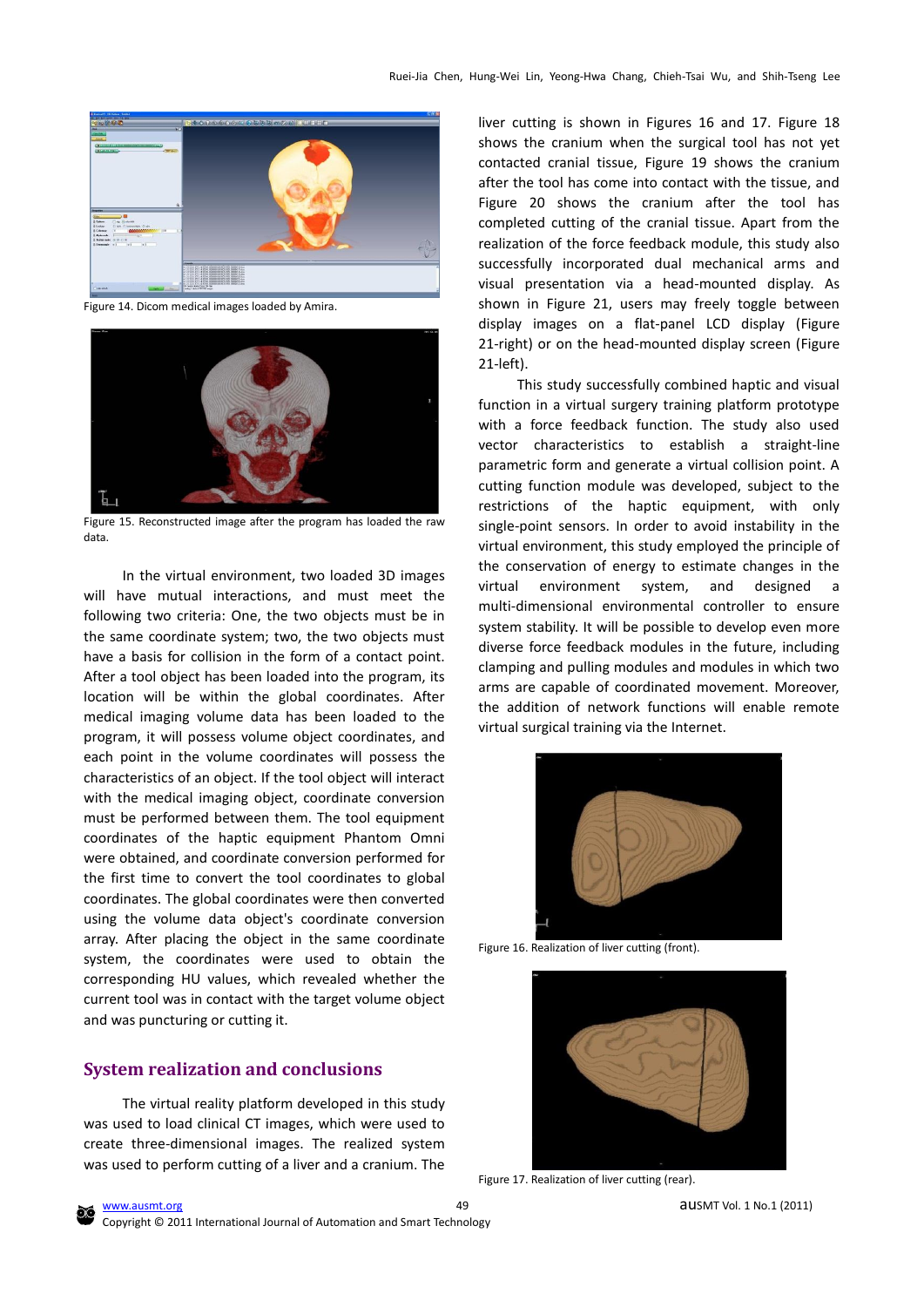

Figure 18. Tool has not yet contacted cranial tissue.



Figure 19. Tool is cutting cranial tissue.



Figure 20. Tool has removed cranial tissue.



Figure 21. Two-arm manipulation and head-mounted display.

## **Acknowledgment**

This work was supported by Ministry of Economic Affairs, Taiwan, under the Technology Development Program for Academia in the project "Developing a Brain Medical Augment Reality System" with Grant No. 99-EC-17-A-19-S1-035.

# **References**

- <span id="page-9-0"></span>[1] C. W. M. Leão, J. P. Lima, V. Teichrieb, E. S. Albuquerque, and J. Keiner, "Altered reality: Augmenting and diminishing reality in real time," in *IEEE Virtual Reality Conference (VR)*, Sigapore, 2011, pp. 219-220. doi: [10.1109/VR.2011.5759477](http://dx.doi.org/10.1109/VR.2011.5759477)
- <span id="page-9-1"></span>[2] C. V. Hurtado, A. R. Valerio, and L. R. Sanchez, "Virtual reality robotics system for education and training," in *IEEE Electronics, Robotics and Automotive Mechanics Conference (CERMA)*, Cuernavaca, Mexico, 2010, pp. 162-167. doi: [10.1109/CERMA.2010.98](http://dx.doi.org/10.1109/CERMA.2010.98)
- <span id="page-9-2"></span>[3] A. Kotranza and B. Lok, "Virtual human + tangible interface = mixed reality human an initial exploration with a virtual breast exam patient," in *IEEE Virtual Reality Conference (VR)*, Reno, Nevada, USA, 2008, pp. 99-106. doi: [10.1109/VR.2008.4480757](http://dx.doi.org/10.1109/VR.2008.4480757)
- <span id="page-9-3"></span>[4] M. Vankipuram, K. Kahol, A. Ashby, J. Hamilton, J. Ferrara, and M. Smith, "Virtual reality based training to resolve visio-motor conflicts in surgical environments," in *IEEE International Workshop on Haptic Audio visual Environments and Games (HAVE)*, Ottawa, Ontario, Canada, 2008, pp. 7-12. doi: [10.1109/HAVE.2008.4685290](http://dx.doi.org/10.1109/HAVE.2008.4685290)
- [5] J. Ackerman, (2000). *Ultrasound visualization research* [Online]. Available: <http://www.cs.unc.edu/Research/us/>
- [6] J. Dankelman, "Surgical robots and other training tools in minimally invasive surgery," in *2004 IEEE International Conference on Systems, Man and Cybernetics*, The Hague, The Netherlands, 2004, pp. 2459-2464.

## doi: [10.1109/ICSMC.2004.1400699](http://dx.doi.org/10.1109/ICSMC.2004.1400699)

- [7] J. Pettersson, K. L. Palmerius, H. Knutsson, O. Wahlstrom, B. Tillander, and M. Borga, "Simulation of patient specific cervical hip fracture surgery with a volume haptic interface," *IEEE Transactions on Biomedical Engineering,* vol. 55, no. 4, pp. 1255-1265, 2008. doi: [10.1109/TBME.2007.908099](http://dx.doi.org/10.1109/TBME.2007.908099)
- [8] K. D. Reinig, C. G. Rush, H. L. Pelster, V. M. Spitzer, and J. A. Heath, "Real-time visually and haptically accurate surgical simulation," *Studies in health technology and informatics,* vol. 29, no. pp. 542-545, 1996.